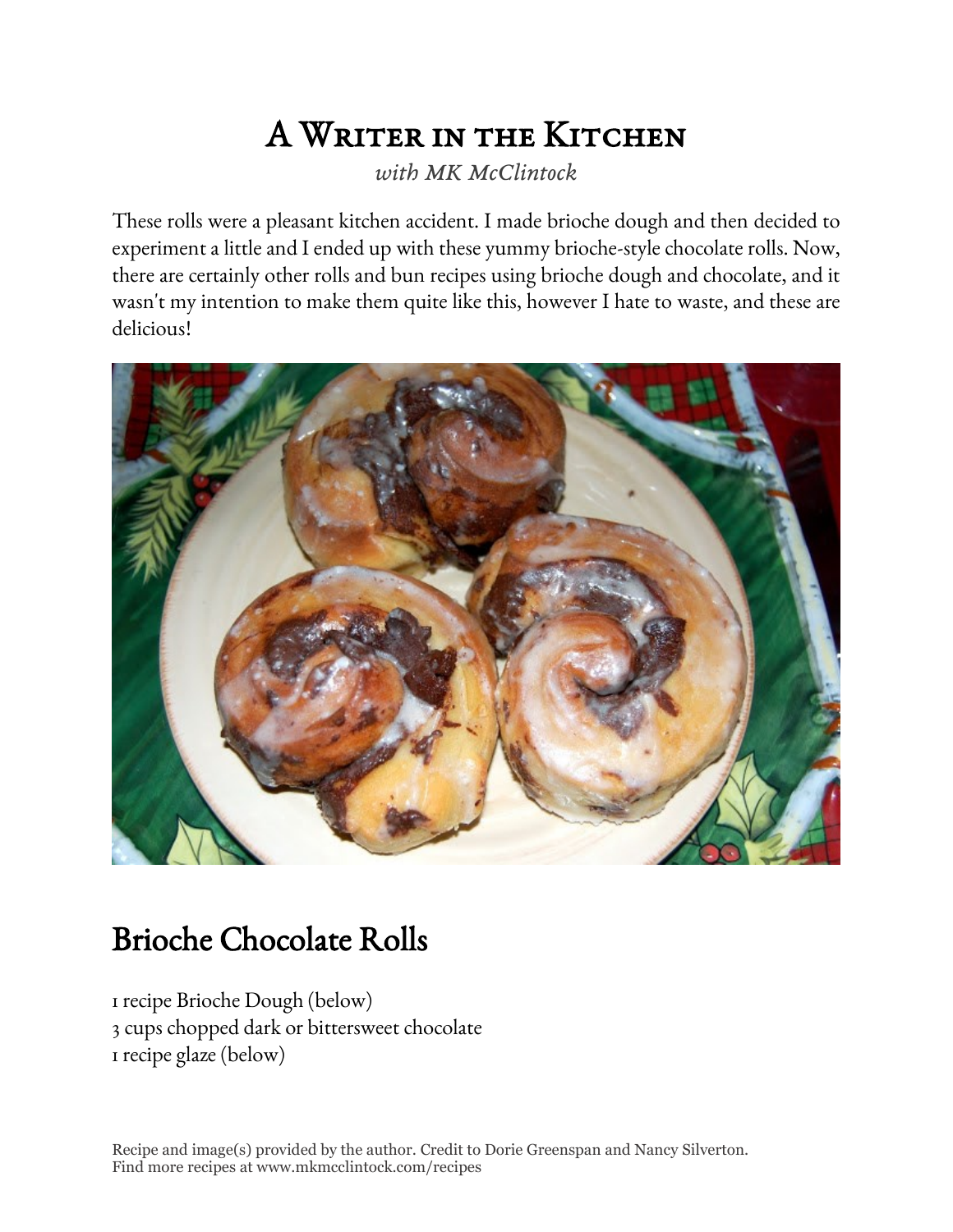- 1. I used the brioche dough recipe from Baking with Julia, so follow the instructions all the way through from that recipe.
- 2. Once you've completed the full recipe (chill and all), roll it out in an approx 18"x24" rectangle. Fold over into thirds like a brochure. Wrap in plastic and let cool in the refrigerator for 2 hours.
- 3. Remove the dough from the cooler and repeat the process of rolling the dough and folding into thirds (you'll think you're making croissants). Wrap in plastic and let chill for 2 hours.
- 4. Remove and roll out again to an 18"x24" rectangle (the dough may be a little tough so let warm up just a bit if necessary). With the long side facing you, cut 3- 4" strips all the way across.
- 5. Melt the chocolate over med-low heat, stirring constantly. Once melted (do not let it boil or bubble), spread immediately onto each strip, using only enough to lightly coat the dough.
- 6. Roll each strip as you would a cinnamon roll.
- 7. The rolls are going to be rather thick cut each in half and lay out on a parchment-lined baking sheet just as you would a cinnamon roll.
- 8. Bake at 350 F for approx 30-40 min or until golden brown.
- 9. Prepare the glaze by combining all of the glaze ingredients and beating until smooth. Do not let the mixture become too thin.

#### Brioche Dough *from Baking with Julia*

Contributing Baker Nancy Silverton Written by Dorie Greenspan

## *The Sponge*

 $1/3$  cup warm whole milk (100 to 110 degrees F) 2 1/4 teaspoons active dry yeast 1 large egg 2 cups unbleached all-purpose flour

Put the milk, yeast, egg and 1 cup of the flour in the bowl of a heavy-duty mixer. Mix the ingredients together with a rubber spatula, missing just until everything is blended. Sprinkle over the remaining cup of flour to cover the sponge.

#### *Rest*

Set the sponge aside to rest uncovered for 30 to 40 minutes. After this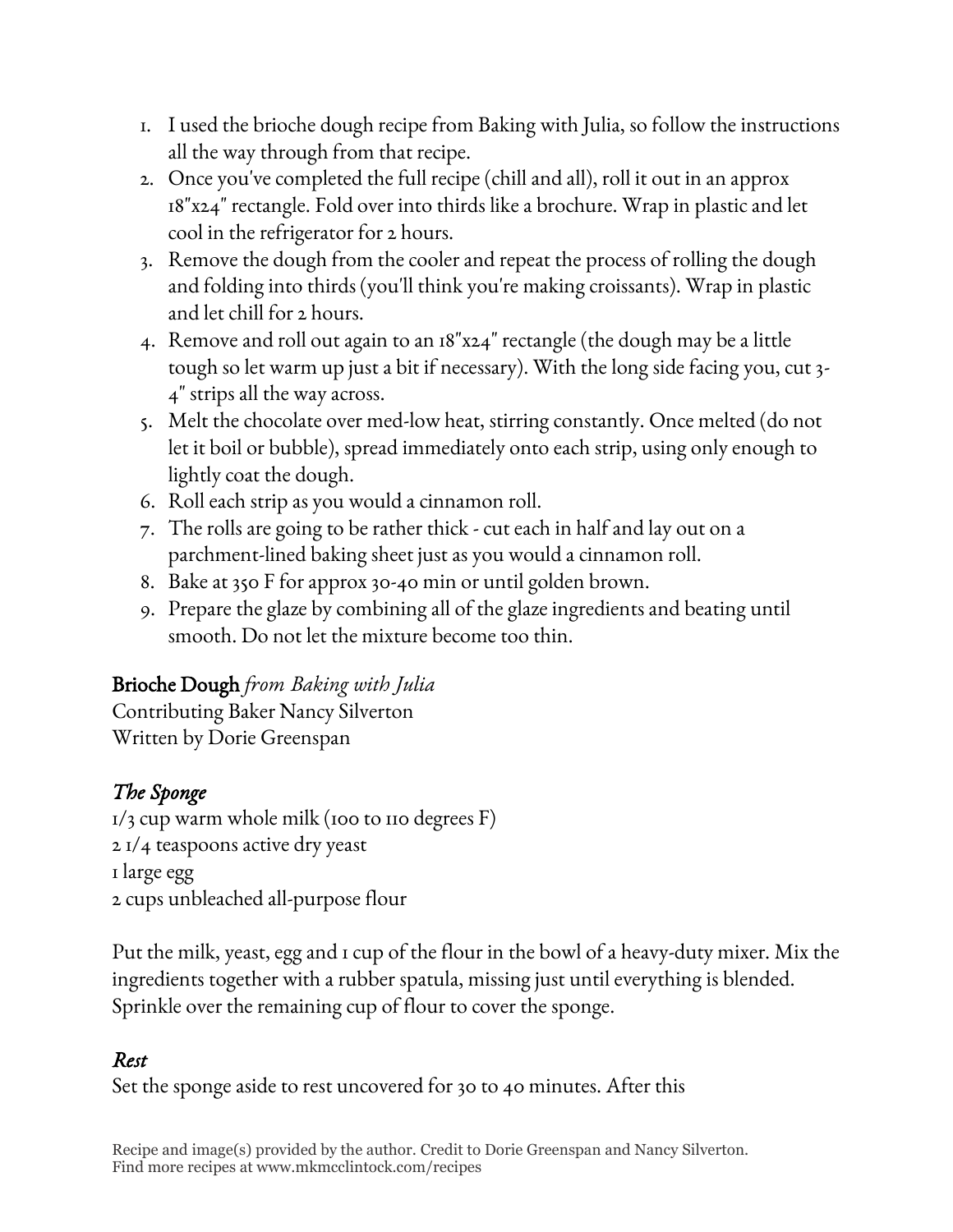resting time, the flour coating will crack, your indication that everything is moving along properly.

# *The Dough*

1/3 cup sugar 1 teaspoon kosher salt 4 large eggs, lightly beaten 1 1/2 cups (approximately) unbleached all-purpose flour 1 1/2 sticks (6 ounces) unsalted butter, at room temperature

Add the sugar, salt, eggs, and 1 cup of the flour to the sponge. Set the bowl into the mixer, attach the dough hook, and mix on low speed for a minute or two, just until the ingredients look as if they're about to come together. Still mixing, sprinkle in 1/2 cup more flour. When the flour is incorporated, in- crease the mixer speed to medium and beat for about 15 minutes, stopping to scrape down the hook and bowl as needed. During this mixing period, the dough should come together, wrap itself around the hook, and slap the sides of the bowl. If, after 7 to 10 minutes, you don't have a cohesive, slapping dough, add up to 3 tablespoons more flour. Continue to beat, giving the dough a full 15 minutes in the mixer – don't skimp on the time; this is what will give the brioche its distinctive texture.

## *Warning*

Be warned – your mixer will become extremely hot. Most heavy-duty mixers designed for making bread can handle this long beating, although if you plan to make successive batches of dough, you'll have to let your machine cool down completely between batches. If you have questions about your mixer's capacity in this regard, call the manufacturer before you start.

## *Incorporating the butter*

In order to incorporate the butter into the dough, you must work the butter until it is the same consistency as the dough. You can bash the butter into submission with a rolling pin or give it kinder and gentler handling by using a dough scraper to smear it bit by bit across a smooth work surface. When it's ready, the butter will be smooth, soft, and still cool – not warm, oily or greasy.

With the mixer on medium-low, add the butter a few tablespoons at a time. This is the point at which you'll think you've made a huge mistake, because the dough that you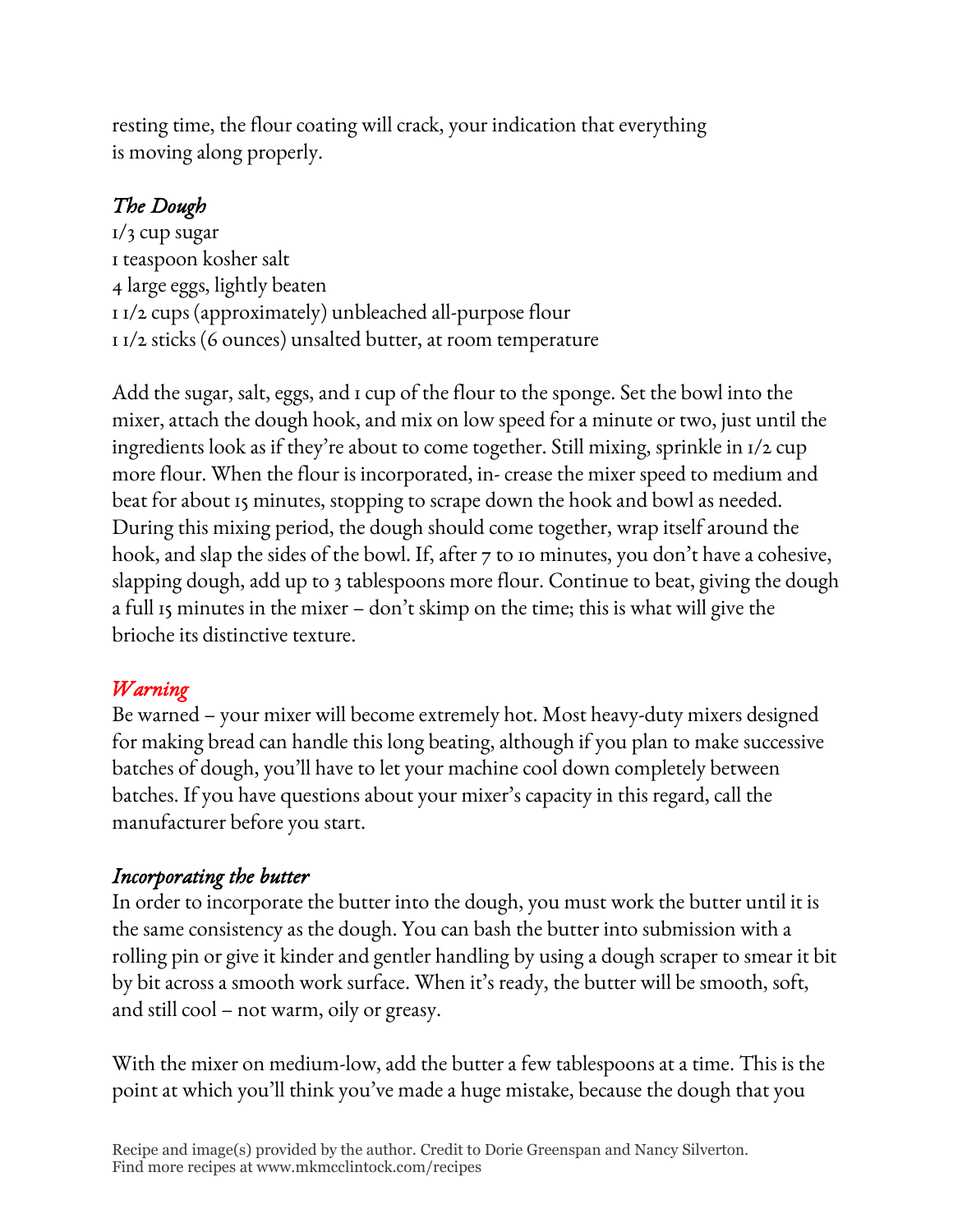worked so hard to make smooth will fall apart – carry on. When all of the butter has been added, raise the mixer speed to medium-high for a minute, then reduce the mixer speed to medium and beat the dough for about 5 minutes, or until you once again hear the dough slapping against the sides of the bowl. Clean the sides of the bowl frequently as you work; if it looks as though the dough is not coming together after 2 to 3 minutes, add up to 1 tablespoon more flour. When you're finished, the dough should still feel somewhat cool. It will be soft and sticky and may cling slightly to the sides and bottom of the bowl.

#### *First Rise*

Transfer the dough to a very large buttered bowl, cover tightly with plastic wrap, and let it rise at room temperature until doubled in bulk, 2 to 2 1/2 hours.

## *Second Rise and Chilling*

Deflate the dough by placing your fingers under it, lifting a section of the dough, and then letting it fall back into the bowl. Work your way around the circumference of the dough, lifting and releasing. Cover the bowl tightly with plastic wrap and refrigerate the dough overnight, or for at least 4 to 6 hours, during which time it will continue to rise and may double in size again. After this long chill, the dough is ready to use in any brioche

recipe.

## *Storing*

If you are not going to use the dough after the second rise, deflate it, wrap it airtight, and store it in the freezer. The dough can remain frozen for up to 1 month. Thaw the dough, still wrapped, in the refrigerator overnight and use it directly from the refrigerator.

# *Working with Brioche and Other Egg-and-Butter-Rich Doughs*

- Mix, mix, and then mix some more. Once all of the ingredients except the butter have been added, the dough must be beaten for a long time – sometimes as long as 25 minutes – to develop its fine texture.
- Listen for the slapping sound: The dough should wrap itself around the dough hook and visually and audibly slap the sides of the bowl. If the dough doesn't come together, add a few sprinkles of flour and continue to beat.